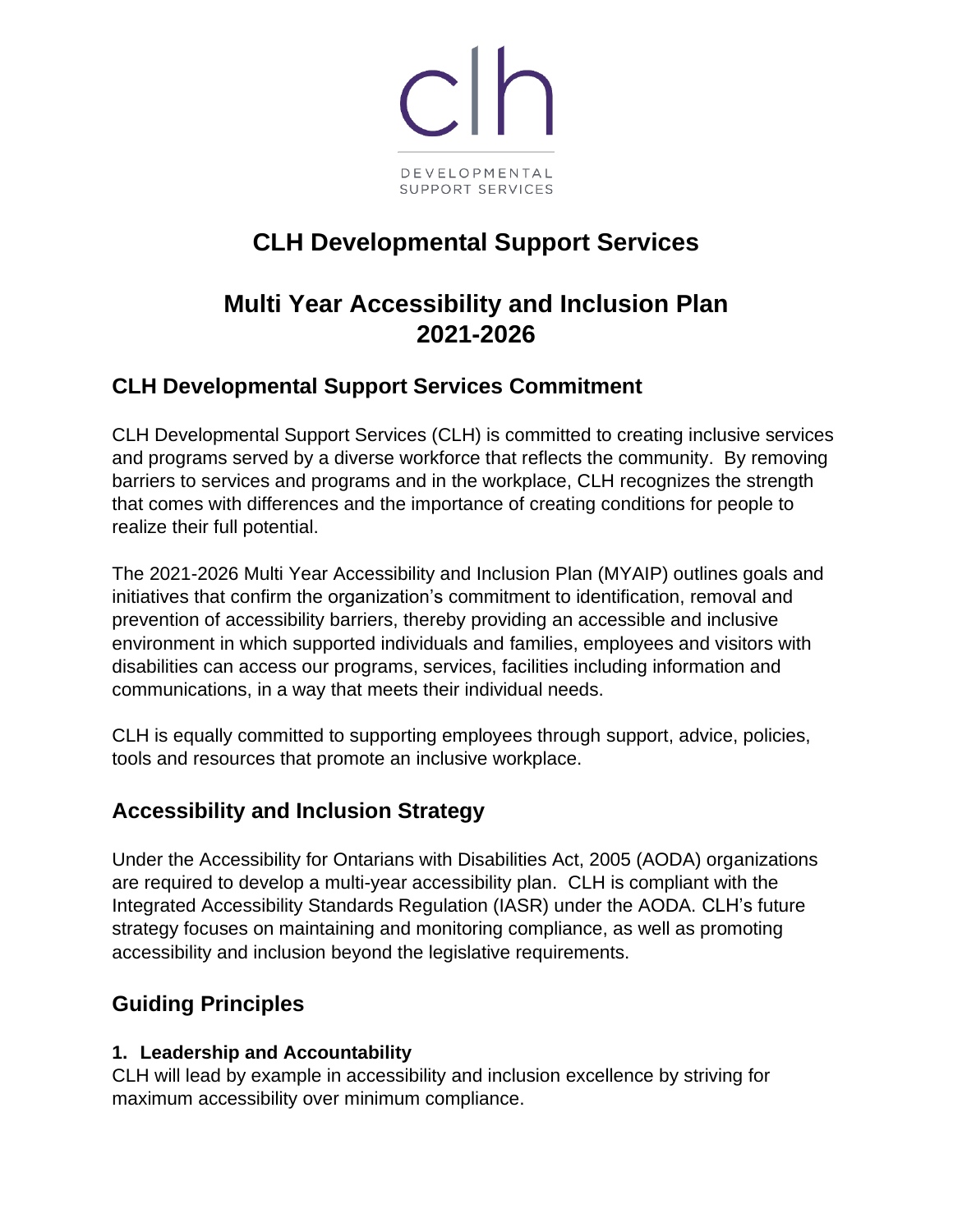CLH will:

- Foster a culture of equity and inclusion by challenging assumptions and biases when planning and delivering services
- Identify and address discriminatory systems, processes and behaviours
- Establish an accountability and compliance framework to ensure accessibility and inclusion goals are achieved

#### **2. Dignity and Independence**

CLH's programs, services and employment opportunities will be provided to people of all abilities in a manner that respect the inherent dignity, diversity and abilities of all individuals.

CLH will:

- Create and maintain an atmosphere of dignity and respect for all employees, supported individuals and families, and visitors
- Provide employment opportunities and services in an equitable, inclusive, nonjudgmental manner, free from discrimination and harassment
- Respect the independence of employees, supported individuals and families, and visitors with disabilities by enabling their access to employment, services and programs

#### **3. Integration and Equity**

CLH's programs, services and employment opportunities will be provided to people of all abilities in a similar way unless an alternative measure is necessary.

CLH will:

- Ensure people with disabilities can access and benefit from services, programs and facilities in an equitable way as others
- Seek permanent accessibility solutions for employees, supported individuals and families and visitors with disabilities to access and benefit from services, programs and facilities
- Take into account individual needs and proactively provide accessible formats, communication supports or other accommodations to ensure equitable outcomes
- Take an equity sequence approach that allows for reflection of impacts and opportunities to reduce bias, discrimination and inequity during all stages of employment, policy development, planning and delivery of services and programs

#### **4. Collaboration and Engagement**

CLH will:

• Commit to ongoing, meaningful engagement with diverse stakeholders including employees, supported individuals and families when designing and implementing programs and services, and in the development and implementation of employment policies, procedures and practices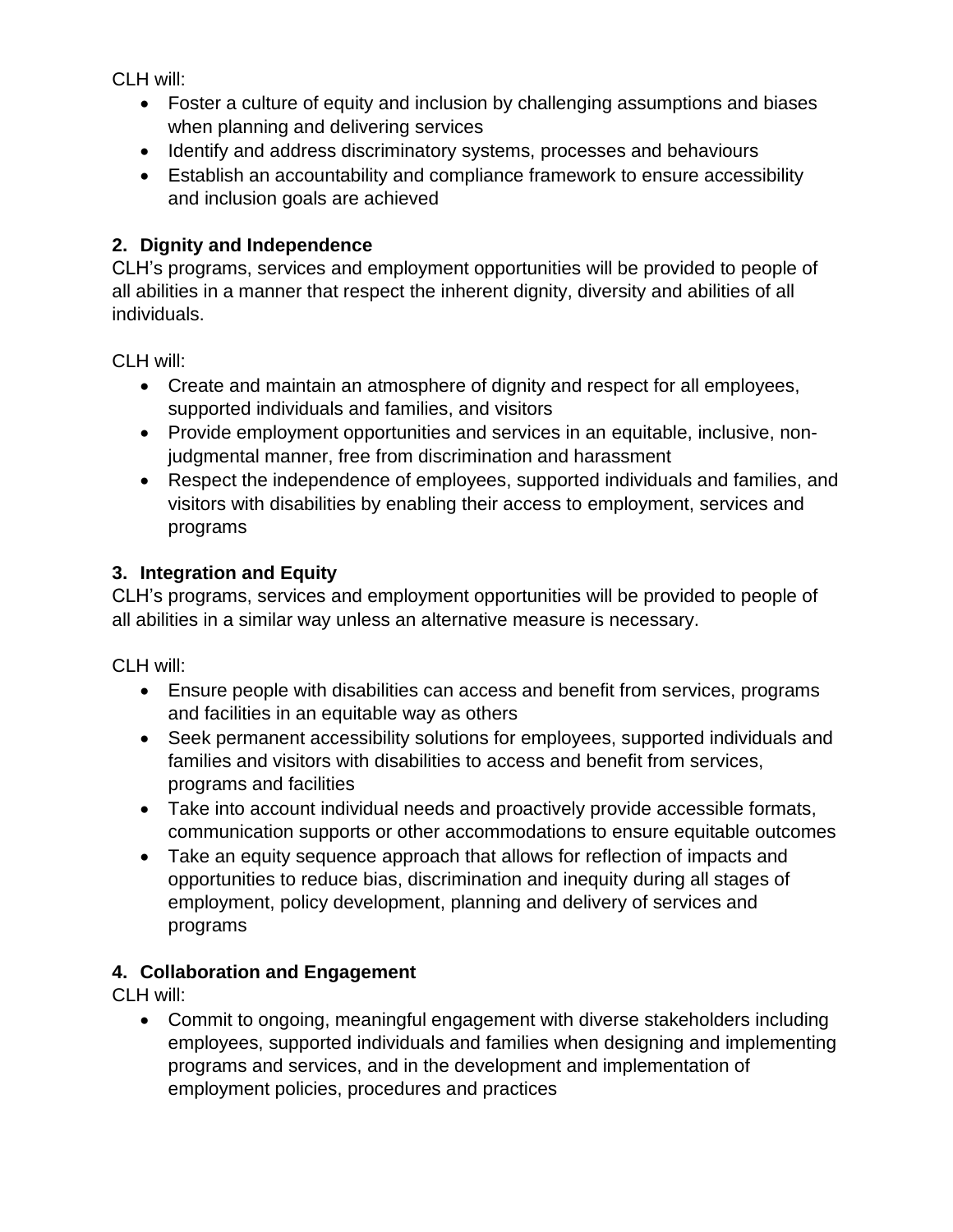• Gather feedback to support continuous improvement identify accessibility and inclusion priorities

## **General Accessibility**

Initiatives:

- Establish an Accessibility and Inclusion Accountability Framework to oversee the implementation of MYAIP.
- Develop relevant departmental implementation plans that will include detailed deliverables and timelines.
- Develop, maintain and monitor accessibility guidelines and tools to support implementation and AODA compliance.
- Provide status updates on an annual basis and ensure updates are posted on the website.
- Promote accessibility awareness within the organization as well as the communities we serve through education and awareness campaigns.
- Host employee meetings and public events in facilities and public spaces that are accessible.
- Continue to engage and consult with supported individuals and families, employees and EDIAC on advancing accessibility and inclusion.
- Develop and implement a plan, including social media, to acknowledge and celebrate diverse perspectives, backgrounds and cultures.
- Continue to embed accessibility and inclusion into the Strategic plan.
- Use Equity Sequence Tool to consider equity impacts of all new planning, projects, policies and initiatives.

# **Training**

Initiatives:

- Continue to provide the required training under the AODA on the requirements of the IASR and on the Ontario Human Rights Code to all employees, volunteers and persons who participate in the development of CLH policies and procedures.
- Continue to enhance leadership knowledge and skills to ensure compliance with CLH policies, Human Rights Legislation and AODA.
- Provide training on psychological safety including holding psychologically safe conversations.
- Provide awareness raising training to all employees on the history of Indigenous Peoples in Canada.
- Create and deliver Cultural Competency and Cultural Sensitivity Training to all employees, as well as unconscious bias, and power and privilege
- Train employees on the Equity Sequence Tool to consider impacts of all new planning, projects, policies and initiatives in order to promote equitable outcomes and support inclusion.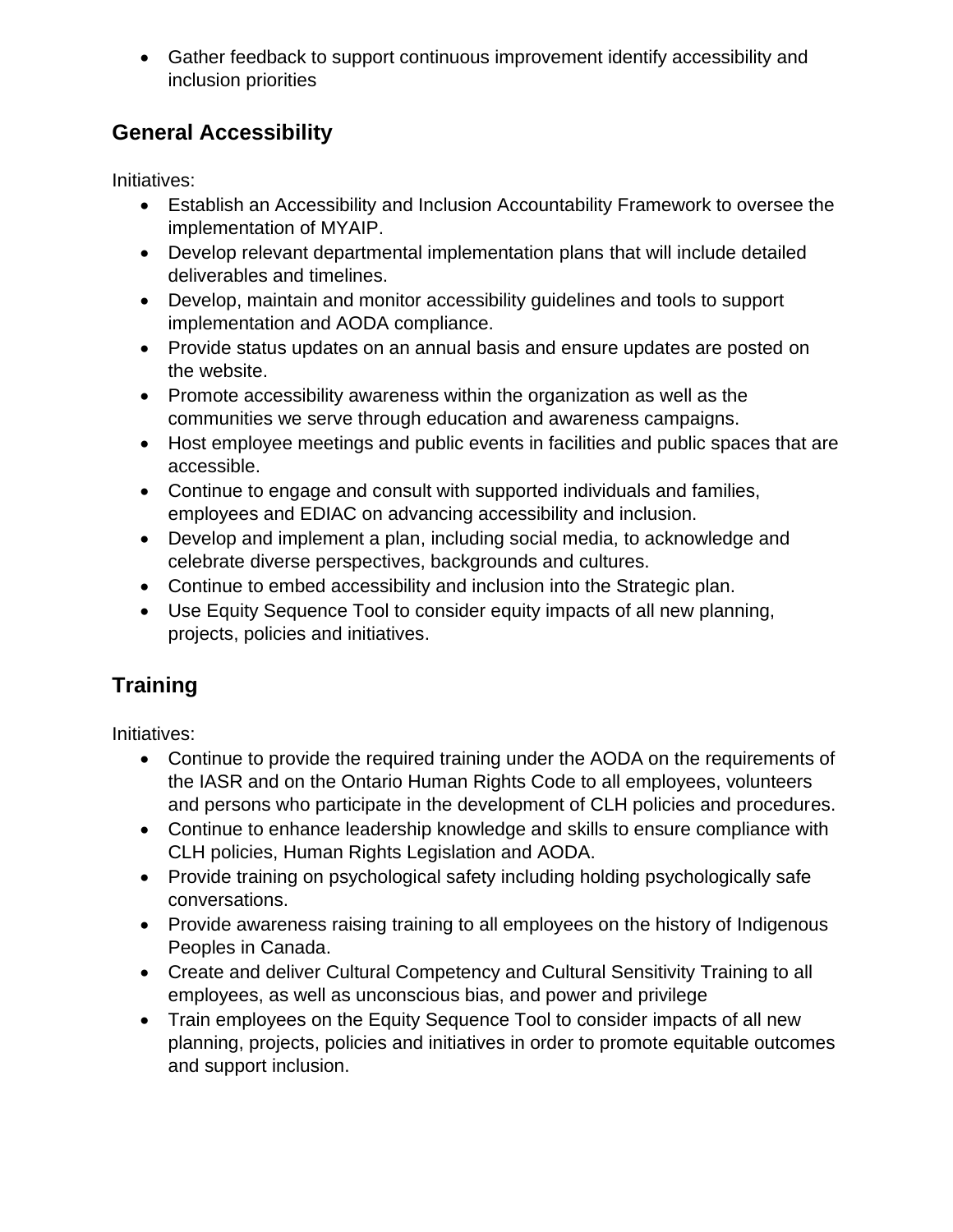• Apply an equity and accessibility analysis to all organizational learning and development activities.

### **Procurement**

Initiatives:

- Continue to ensure accessibility design standards are key requirements during the procurement process except where it is not feasible to do so.
- Review and update resources and tools for accessible procurement to ensure that current best practices and technologies are considered.
- Continue to work with vendors and community partners to meet or exceed accessibility requirements.

## **Information and Communication**

Initiatives:

- Continue to notify the public about the availability of accessible formats and communication supports.
- Continue to ensure that any process for receiving and responding to feedback is accessible by providing or arranging for accessible formats and communication supports.
- Continue to ensure that employees understand the accommodation request process, including the requirement to arrange for accessible formats and communication supports, and the requirement to consult with the person making the request in order to determine suitable accessible formats or communication supports.
- Continue to ensure that the website and web applications conform to W3C WAI's Web Content Accessibility Guidelines 2.0, Level AA.

# **Customer Service**

Initiatives:

- Continue to embed and strengthen an accessible customer service approach in the delivery of programs and services and in responding to questions and concerns from supported individuals and families, employees, visitors and the community.
- Continue to evaluate programs and services to ensure inclusion and equitable participation of employees, supported individuals and families and visitors.

# **Employment**

Initiatives:

• Continue to embed an equity and inclusion analysis into all recruitment processes to remove any unintended accessibility barriers.